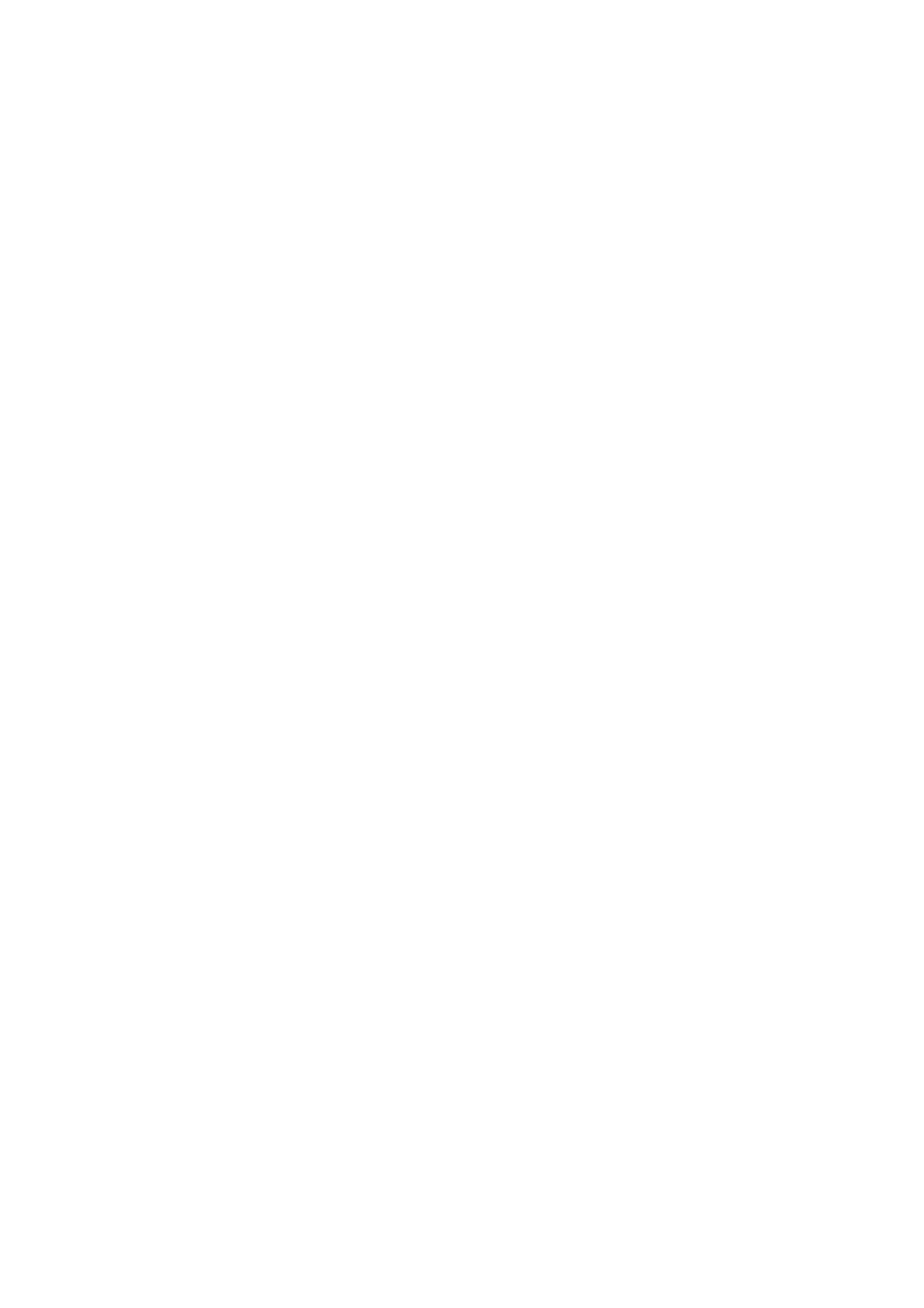# Industrial Relations (General) Regulations 1997

# **Contents**

| $\mathbf{I}$ – Preliminary<br>Part 1 |  |
|--------------------------------------|--|
|--------------------------------------|--|

| 1.<br>2.               | Citation<br>Commencement                                                                                                  | 1                             |
|------------------------|---------------------------------------------------------------------------------------------------------------------------|-------------------------------|
| $\overline{4}$ .       | Part 2 — Time and wages records<br>Form of records                                                                        | 2                             |
|                        | Part 3 — Unfair dismissal and<br>contractual benefit claims                                                               |                               |
| 5.<br>6.               | Prescribed amount — section 29AA<br>Annual indexation                                                                     | 3<br>4                        |
|                        | Part $5 -$ Fees                                                                                                           |                               |
| 8.<br>9.<br>10.<br>11. | Interpretation<br>Fees to be charged<br>Registrar and Clerk may waive certain fees<br>Fees paid to Consolidated Fund      | 6<br>6<br>$\overline{7}$<br>7 |
|                        | Part 6 — Bargaining for industrial                                                                                        |                               |
|                        | agreement                                                                                                                 |                               |
| 12.<br>13.<br>14.      | Notice initiating bargaining<br>Response to notice initiating bargaining<br>Notice and response to be given to Commission | 8<br>8<br>8                   |
|                        | Part 7 – Miscellaneous                                                                                                    |                               |
| 15.                    | Police Force prescribed as a public sector entity:<br>section 26                                                          | 9                             |

As at 01 Jul 2014 Version 01-c0-03 page i Extract from www.slp.wa.gov.au, see that website for further information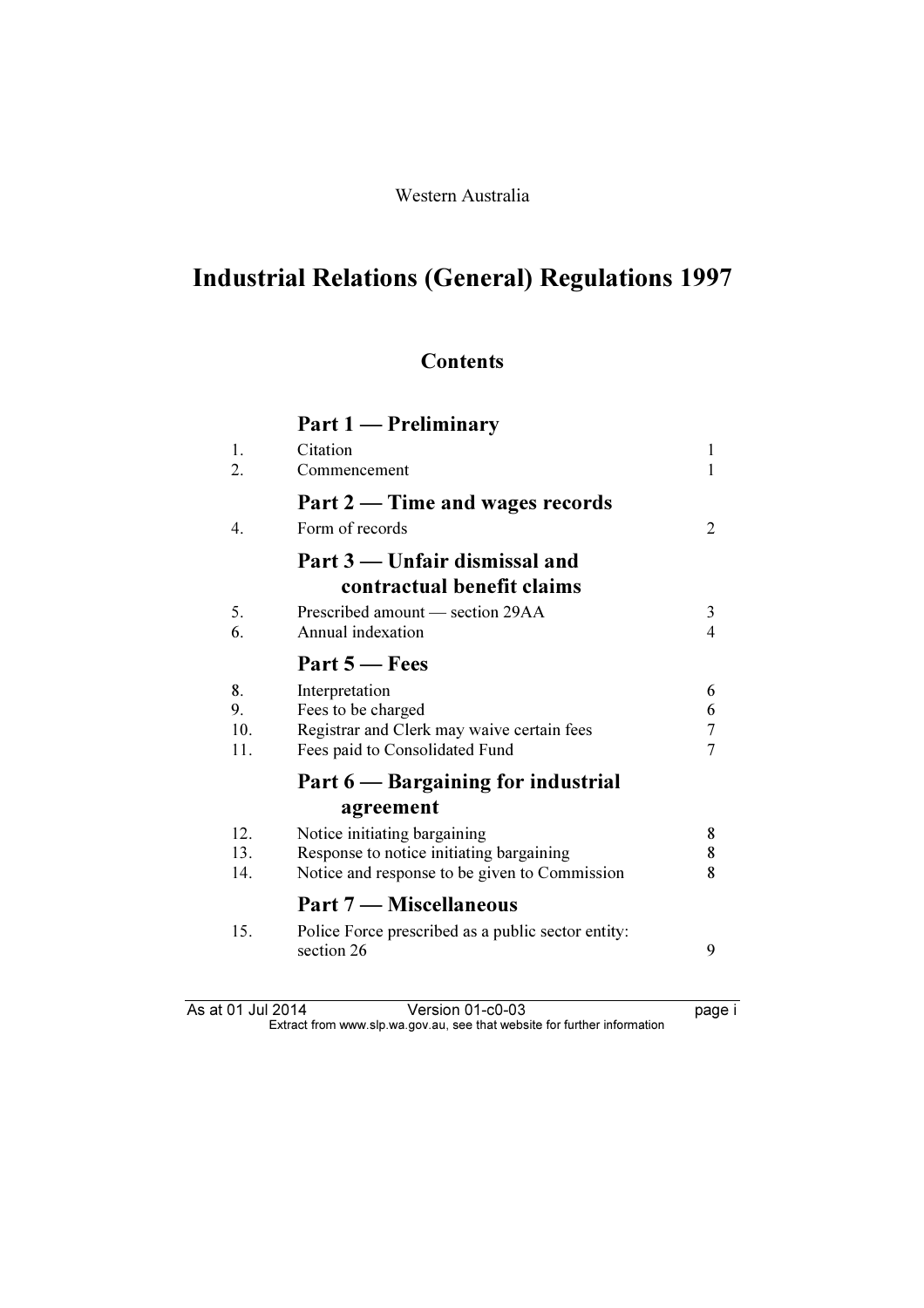**Contents** 

Schedule 1 — Fees to be taken by the Registrar Schedule 2 — Fees to be taken by the Clerk Schedule 3 — Forms Notes

Compilation table 15

page ii Version 01-c0-03 As at 01 Jul 2014 Extract from www.slp.wa.gov.au, see that website for further information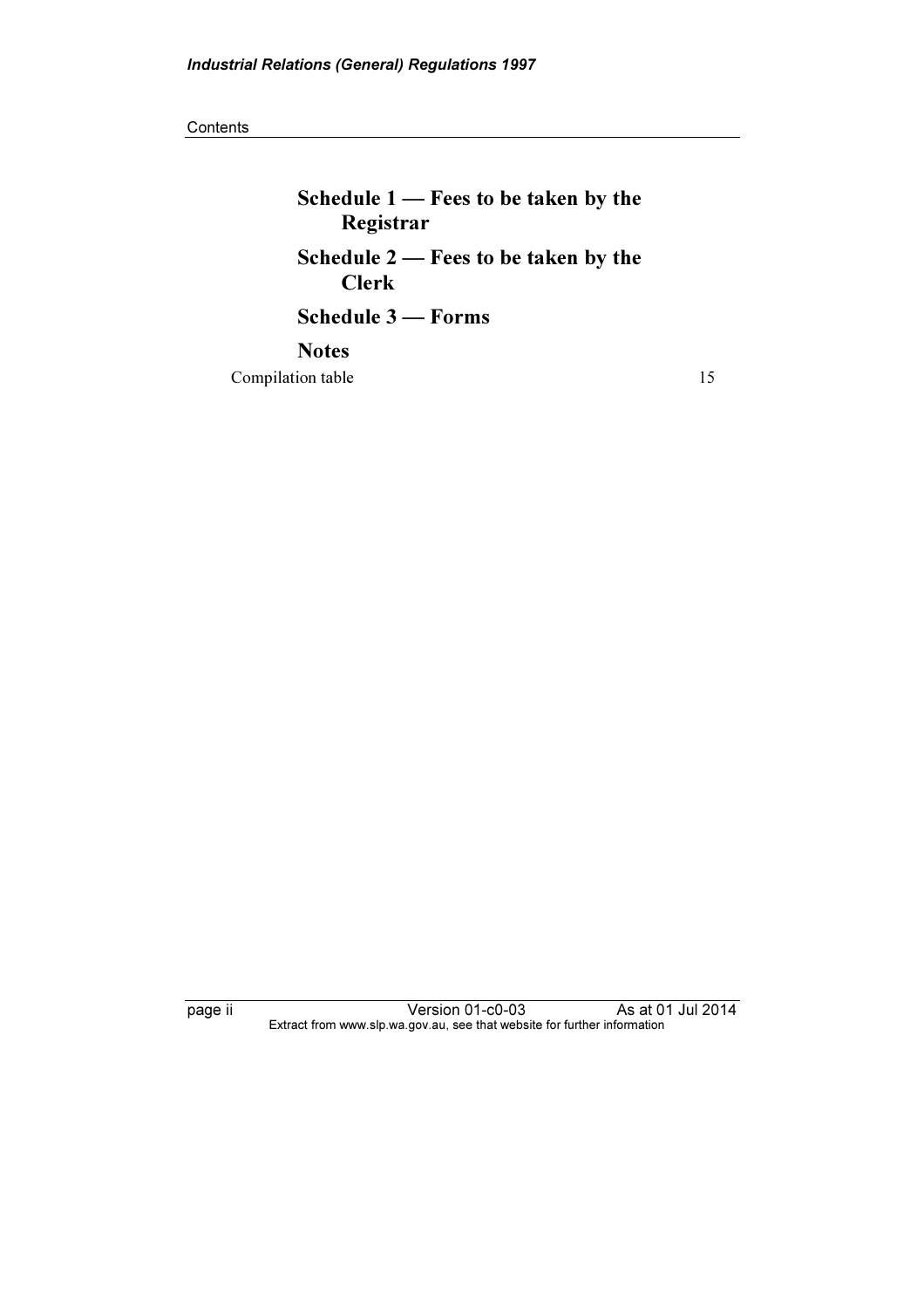Western Australia

Industrial Relations Act 1979

# Industrial Relations (General) Regulations 1997

# Part 1 — Preliminary

#### 1. Citation

 These regulations may be cited as the Industrial Relations (General) Regulations  $1997<sup>1</sup>$ .

#### 2. Commencement

 These regulations come into operation on the day on which section 34 of the Labour Relations Legislation Amendment Act 1997 comes into operation<sup>1</sup>.

As at 01 Jul 2014 Version 01-c0-03 page 1 Extract from www.slp.wa.gov.au, see that website for further information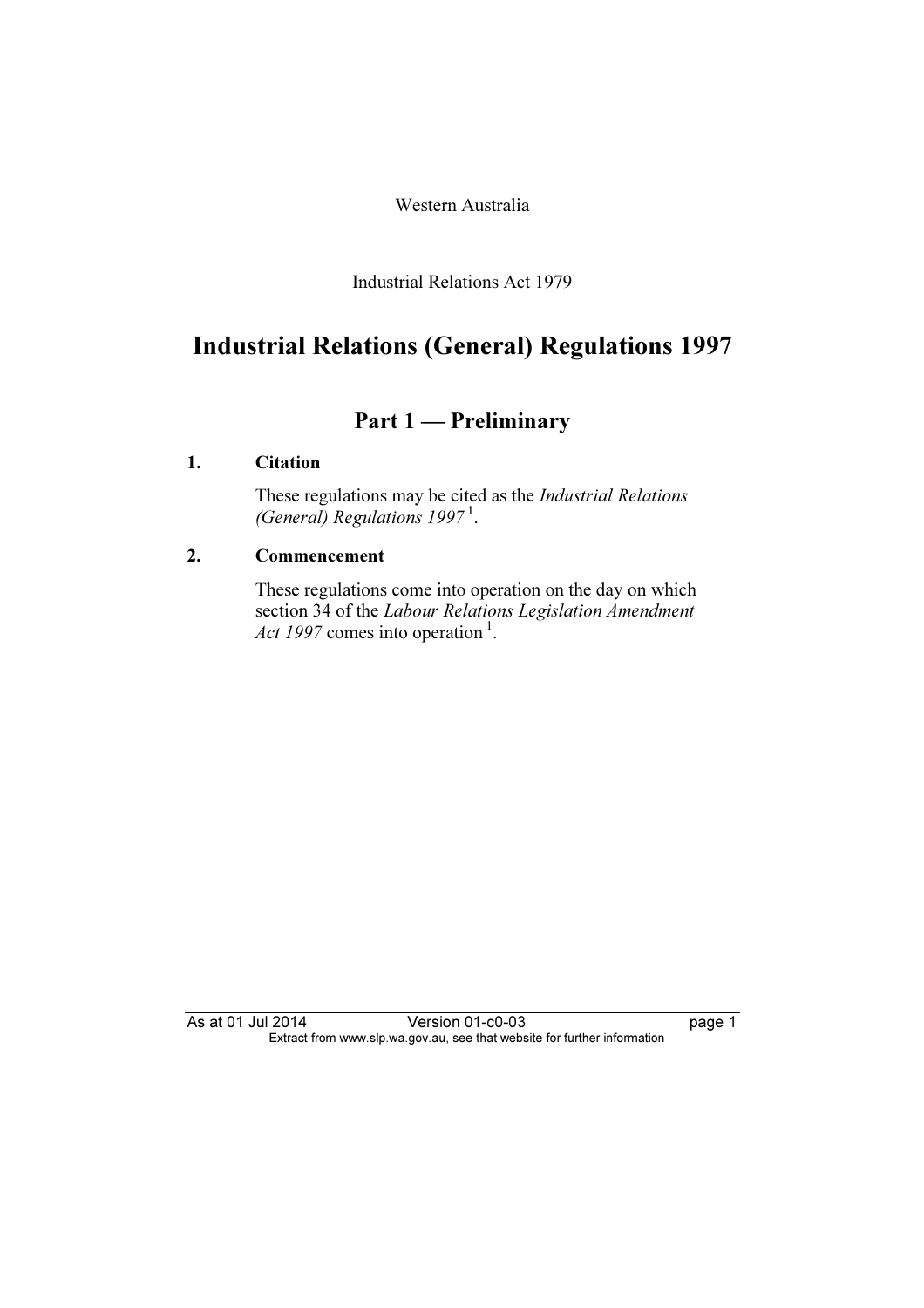### Part 2 — Time and wages records

[3. Deleted in Gazette 26 Jul 2002 p. 3460.]

#### 4. Form of records

- (1) An employer is to ensure that the employment records of the employer are kept —
	- $(a)$  by
		- (i) making entries in the English language in or on a separate page of a bound or loose-leaf book kept specifically for that purpose; or
		- (ii) recording or storing the particulars required to be entered in the employment records by means of a mechanical, electronic or other device, but so that the particulars so recorded or stored will remain in the form in which they were originally recorded or stored and will be capable of being reproduced in written form in the English language;
	- (b) with only one employee's records appearing on any one page;
	- (c) so that the record for each pay period of each employee is identifiable; and
	- (d) in a manner that enables compliance with section 49D of the Act to be readily ascertained.
- (2) A person is not to alter employment records unless the alteration is annotated so as to identify —
	- (a) the nature of the alteration;
	- (b) the person making the alteration; and
	- (c) the date on which the alteration was made.

[Regulation 4 amended in Gazette 26 Jul 2002 p. 3460.]

page 2<br>Extract from www.slp.wa.gov.au, see that website for further information<br>Extract from www.slp.wa.gov.au, see that website for further information  $\mathbf{F}$  from which we be the website for further information for further information  $\mathbf{F}$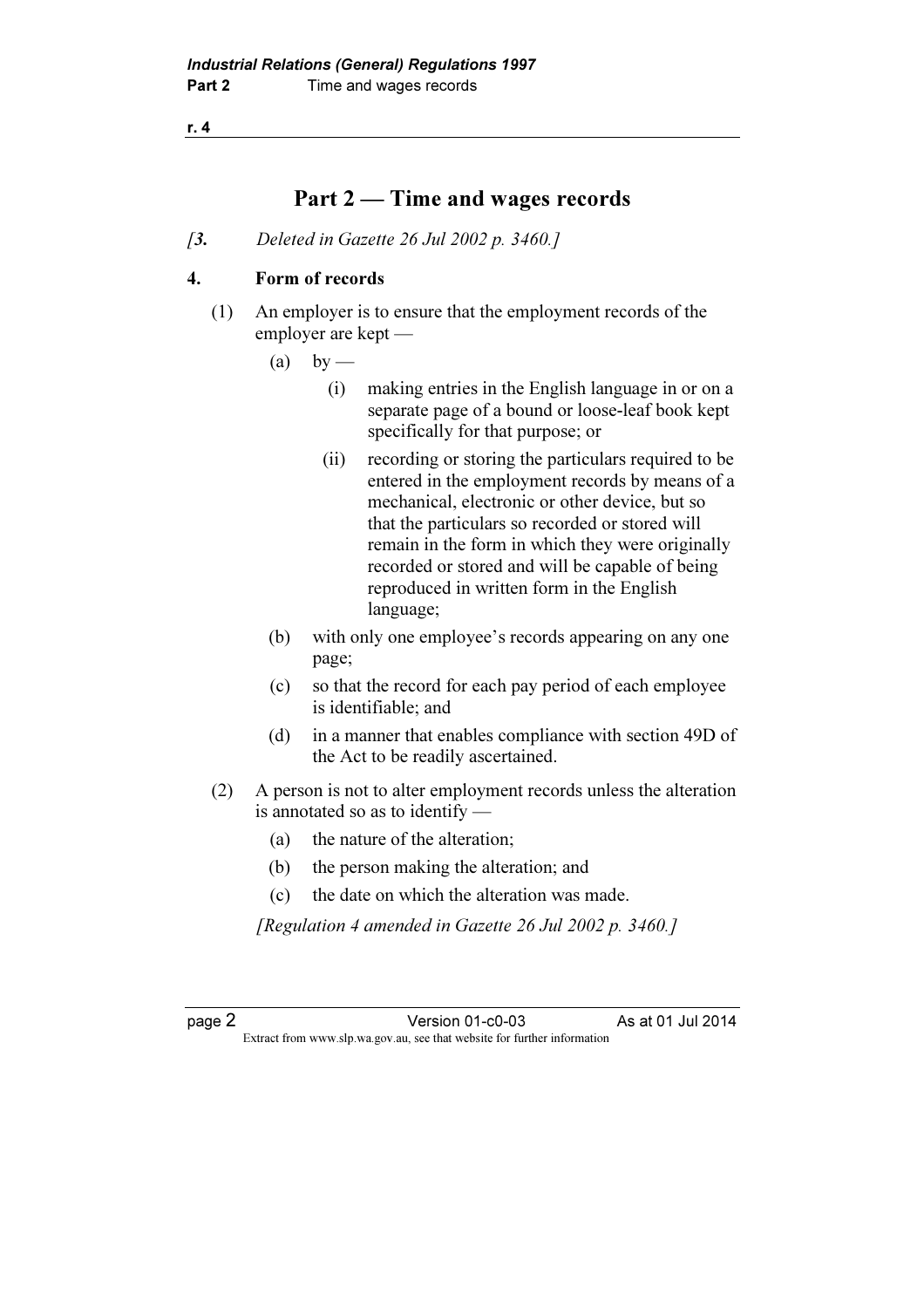# Part 3 — Unfair dismissal and contractual benefit claims

[Heading inserted in Gazette 26 Jul 2002 p. 3460.]

5. Prescribed amount — section 29AA

- (1) For the purposes of paragraph (b) of the definition of "prescribed amount" in section 29AA(5) of the Act the specified salary is \$90 000, or that amount as affected by indexation in accordance with regulation 6.
- (2) For the purposes of paragraph (b) of the definition of "prescribed amount" in section 29AA(5) of the Act the salary provided for in an employee's contract of employment is to be worked out as follows —
	- (a) for an employee who was continuously employed by an employer and was not on leave without full pay at any time during the period of 12 months immediately before the dismissal or claim — the greater of —
		- (i) the salary that the employee actually received in that period; and
		- (ii) the salary that the employee was entitled to receive in that period;
	- (b) for an employee who was continuously employed by an employer and was on leave without full pay at any time during the period of 12 months immediately before the dismissal or claim — the total of —
		- (i) the actual salary received by the employee for the days during that period that the employee was not on leave without full pay; and
		- (ii) for the days that the employee was on leave without full pay an amount worked out using the formula —

remuneration mentioned in subparagraph (i)  $x$  days on leave without full pay

days not on leave without full pay;

As at 01 Jul 2014 Version 01-c0-03 page 3  $\mathbf{F}$  from which we be the website for further information for further information  $\mathbf{F}$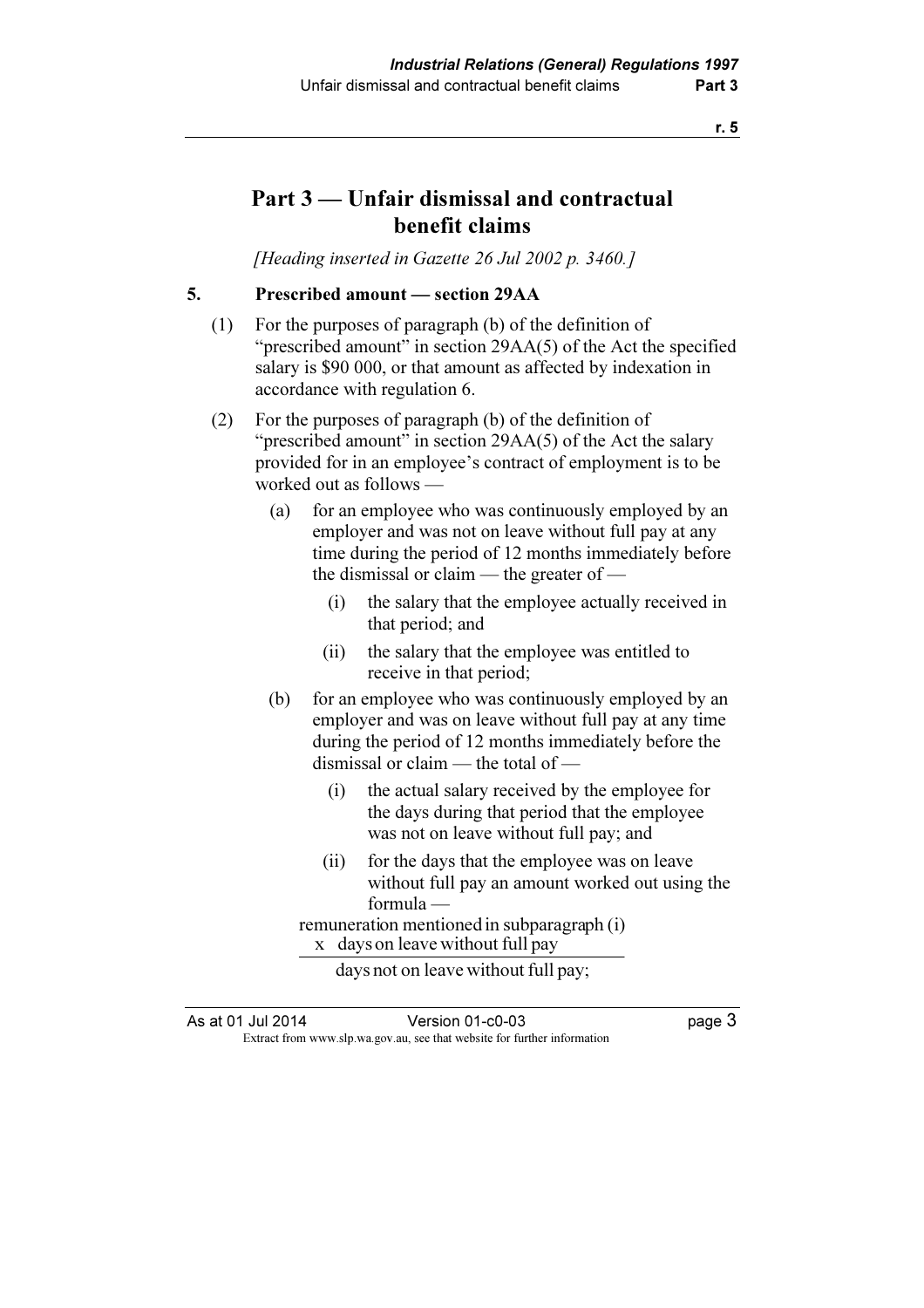or

 (c) for an employee who was continuously employed by an employer for a period less than 12 months immediately before the dismissal or claim — the amount worked out using the formula —

remuneration received x 365

days employed.

[Regulation 5 inserted in Gazette 26 Jul 2002 p. 3460-1.]

#### 6. Annual indexation

- (1) This regulation prescribes a formula under which the amount mentioned in regulation  $5(1)$  (the "indexable amount") is to be varied annually by the indexation factor (if any).
- (2) In this regulation —

**base weekly earnings** means the last amount published by the Australian Statistician before 1 July 2002 as an estimate (except a preliminary estimate) of the average total weekly earnings (seasonally adjusted) for full-time adult employees of all employees in Australia in a particular month;

current weekly earnings, in relation to an indexation day, means the last amount published by the Australian Statistician before that day as an estimate (except a preliminary estimate) of the average total weekly earnings (seasonally adjusted) for full-time adult employees of all employees in Australia in a particular month;

indexation day means 1 July 2003 or 1 July in a later year;

indexation factor, for an indexation day, means the number, worked out to 3 decimal places, resulting from the following formula —

current weekly earnings averagein relation to the indexation day

base weekly earnings average.

 (3) If at any time (whether before or after the commencement of this regulation) the Australian Statistician publishes an estimate

| page 4 | Version 01-c0-03                                                         | As at 01 Jul 2014 |
|--------|--------------------------------------------------------------------------|-------------------|
|        | Extract from www.slp.wa.gov.au, see that website for further information |                   |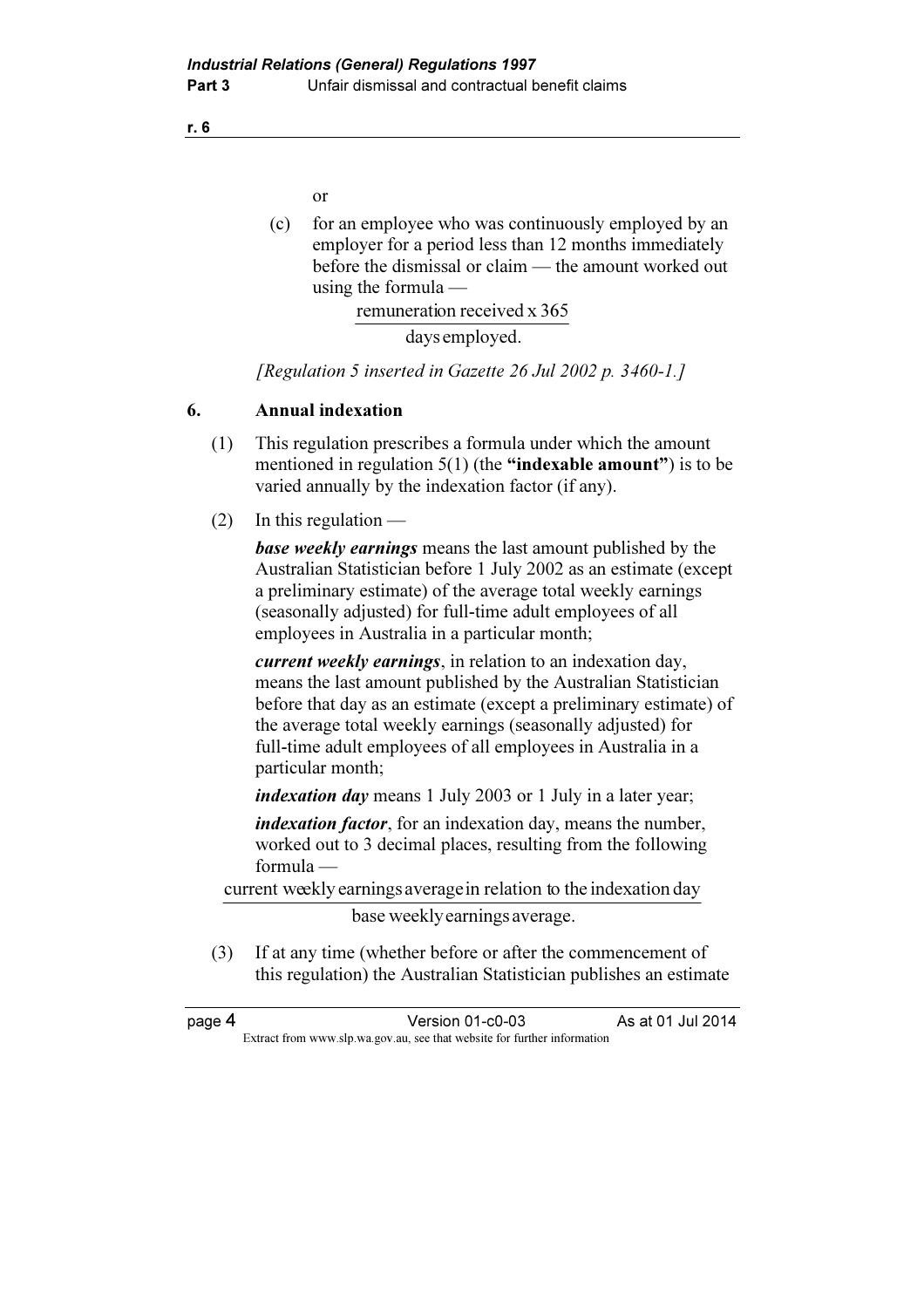of the average total weekly earnings (seasonally adjusted) for full-time adult employees in a particular month in substitution for such an estimate (except a preliminary estimate) previously published by the Australian Statistician for that month, the publication of the later estimate is to be disregarded for the purposes of this regulation.

- (4) Subject to subregulation (5), if, on any indexation day, the indexation factor is greater than 1, then, on and after that day, until a later application of this subregulation, an indexable amount is taken to be replaced by the amount worked out by multiplying the indexable amount by the indexation factor.
- (5) If an amount worked out under subregulation (4) is not \$100, or a multiple of \$100 —
	- (a) if the amount is not \$50, or a multiple of  $$50$  it is to be rounded up or down to \$100, or the nearest amount that is a multiple of \$100 as appropriate; or
	- (b) if the amount is \$50, or a multiple of  $$50$  it is to be rounded up to \$100, or the next highest amount that is a multiple of \$100 as appropriate.

[Regulation 6 inserted in Gazette 26 Jul 2002 p. 3461-2.]

[Part 4 deleted in Gazette 31 Jul 2009 p. 3026.]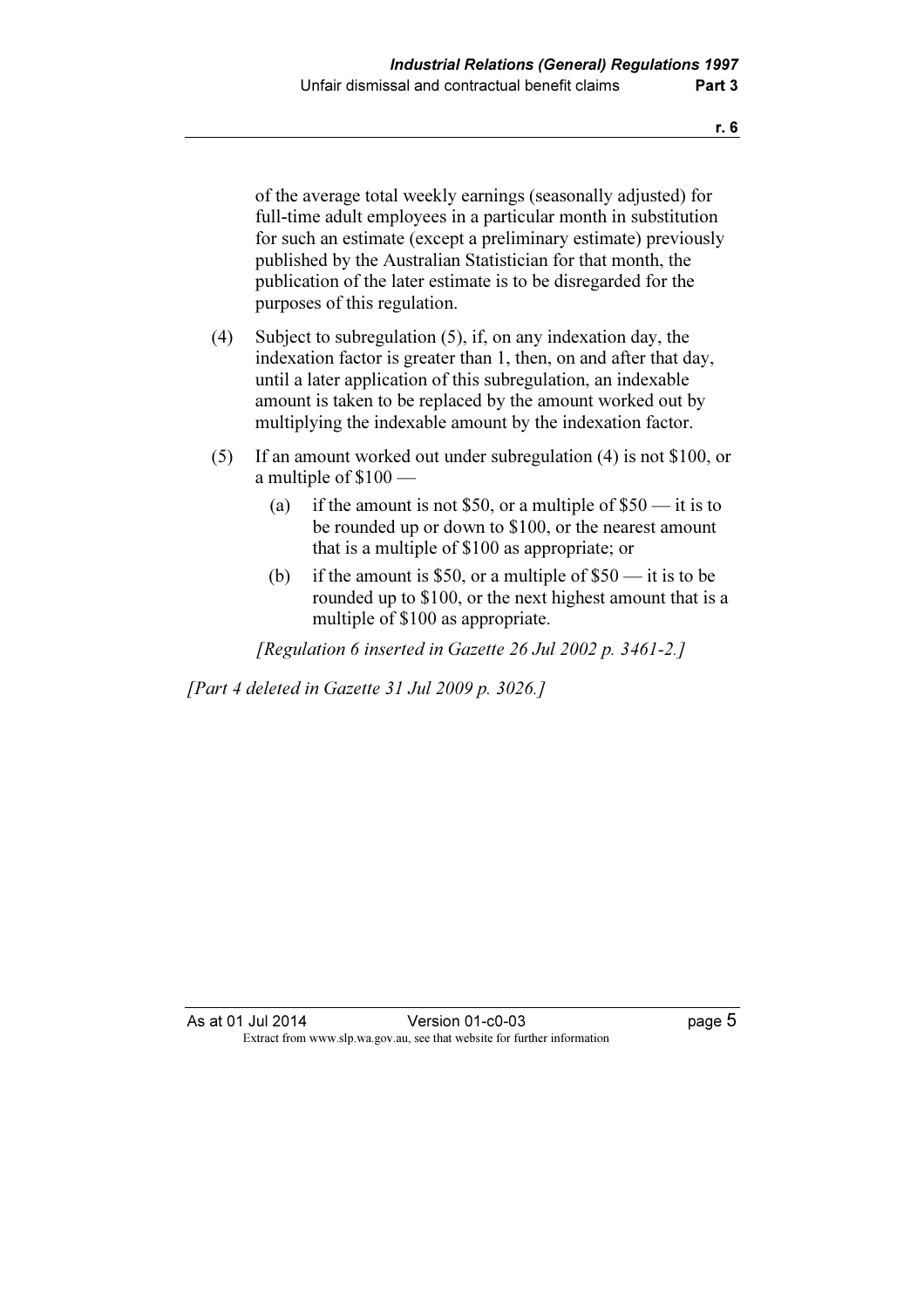## Part 5 — Fees

[Heading inserted in Gazette 26 Jul 2002 p. 3462.]

### 8. Interpretation

In this Part —

Clerk means the Clerk of the Court appointed under section 85(7) of the Act.

 [Regulation 8 inserted as regulation 6 in Gazette 26 Jul 2002 p. 3462; renumbered as regulation 8 in Gazette 29 Jun 2004 p. 2517.]

### 9. Fees to be charged

- (1) Subject to the Act and the provisions of these regulations
	- (a) the fees specified in Schedule 1 are to be charged in respect of the matters before the Commission in relation to which they are specified; and
	- (b) the fees specified in Schedule 2 are to be charged in respect of the matters before the Court in relation to which they are specified.
- (2) No fee is payable for any of the following matters
	- (a) the registration of a treasurer, trustee, secretary or any other officer of an organisation;
	- (b) the cancellation of a certificate of registration;
	- (c) filing of notice of a change of registered office;
	- (d) filing of a warrant to appear as an agent;
	- (e) any document in respect of which a fee is already chargeable under the Act or any other written law;
	- (f) filing of notice of discontinuance of an application.

page 6 Version 01-c0-03 As at 01 Jul 2014  $\mathbf{F}$  from which we be the website for further information for further information  $\mathbf{F}$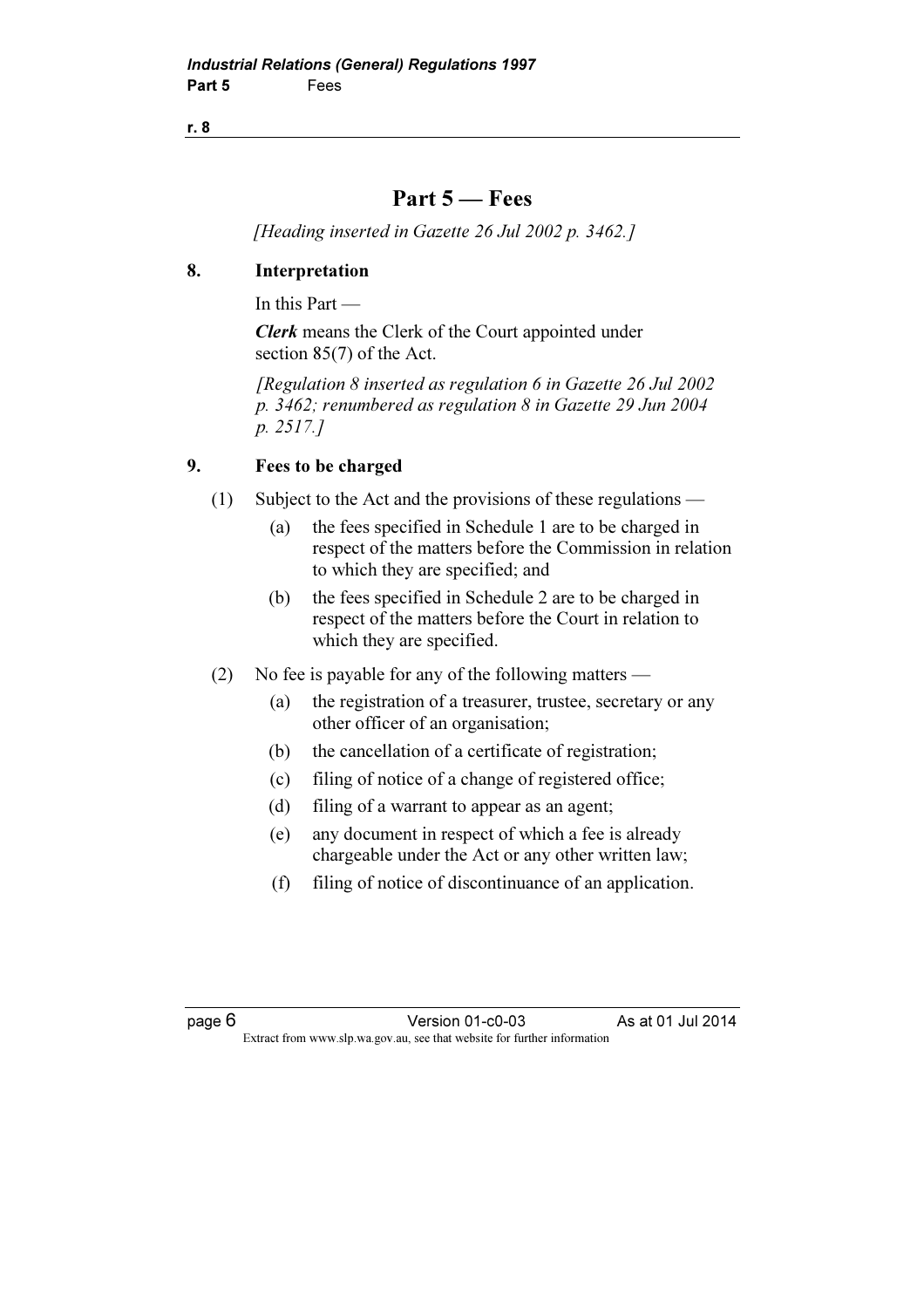(3) The Registrar and the Clerk may determine the means, in addition to cash, by which fees may be paid.

 [Regulation 9 inserted as regulation 7 in Gazette 26 Jul 2002 p. 3463; renumbered as regulation 9 in Gazette 29 Jun 2004 p. 2517.]

#### 10. Registrar and Clerk may waive certain fees

- (1) The Registrar or a Deputy Registrar may waive a fee referred to in Schedule 1 when the Registrar or Deputy Registrar considers it reasonable to do so.
- (2) The Clerk may waive a fee referred to in Schedule 2 item 9 when the Clerk considers it reasonable to do so.
- (3) The Clerk may waive a fee referred to in Schedule 2 item 10 when permission to do so has been given by the Presiding Judge.

 [Regulation 10 inserted as regulation 8 in Gazette 26 Jul 2002 p. 3463; renumbered as regulation 10 and amended in Gazette 29 Jun 2004 p. 2517.]

#### 11. Fees paid to Consolidated Fund

 All fees received by the Clerk, Registrar or any other officer are to be credited to the Consolidated Fund.

 [Regulation 11 inserted as regulation 9 in Gazette 26 Jul 2002 p. 3463; renumbered as regulation 11 in Gazette 29 Jun 2004 p. 2517.]

As at 01 Jul 2014 Version 01-c0-03 Page 7<br>Extract from www.slp.wa.gov.au, see that website for further information  $\mathbf{F}$  from which we be the website for further information for further information  $\mathbf{F}$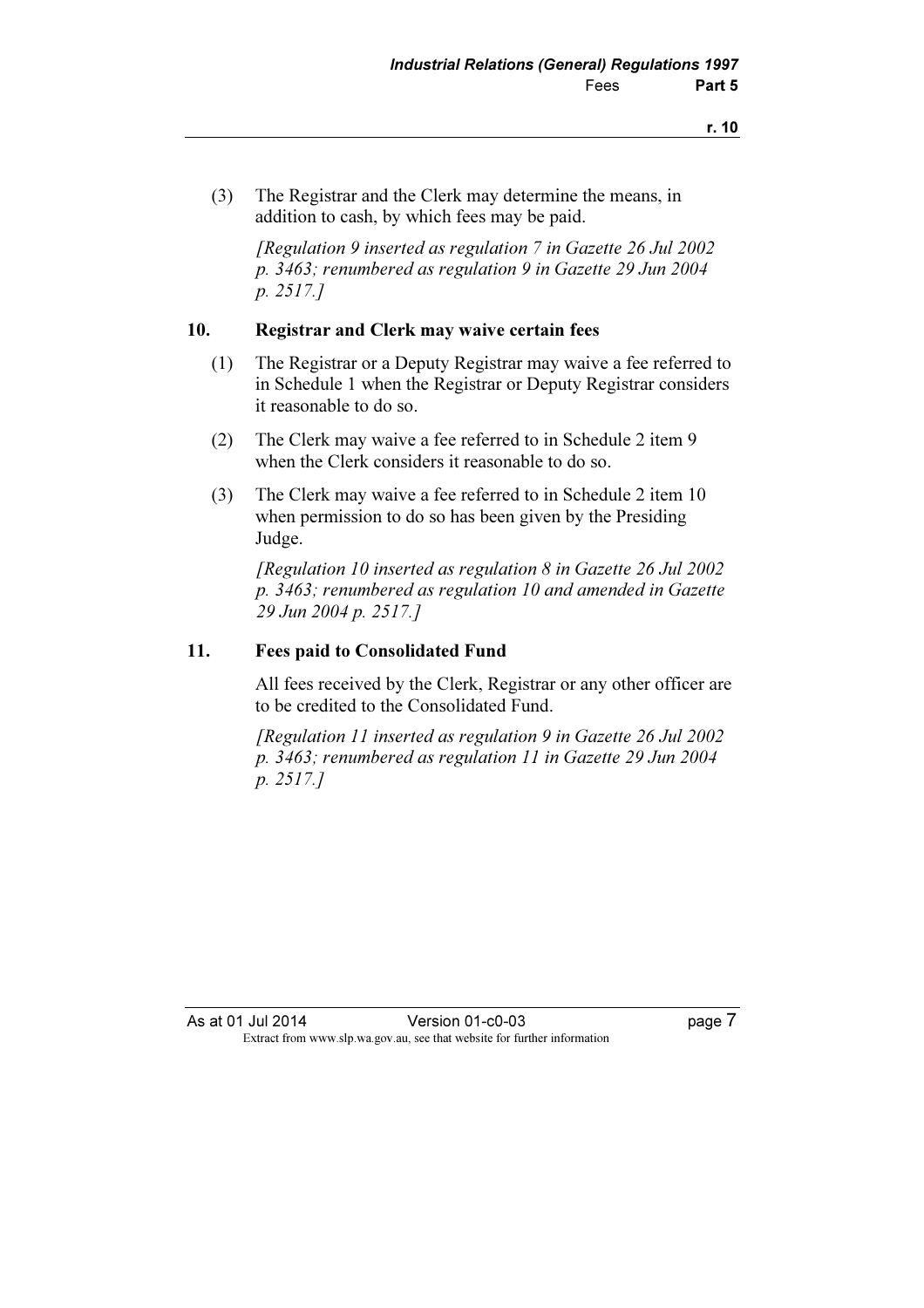## Part 6 — Bargaining for industrial agreement

[Heading inserted in Gazette 29 Jun 2004 p. 2517.]

#### 12. Notice initiating bargaining

A notice given under section  $42(1)$  of the Act —

- (a) may be given in the form of GFB 1 in Schedule 3; and
- (b) must be accompanied by all of the particulars set out in that form.

[Regulation 12 inserted in Gazette 29 Jun 2004 p. 2517.]

#### 13. Response to notice initiating bargaining

 A person to whom a notice is given under section 42(1) of the Act may notify the initiating party of his or her response in the form of GFB 2 in Schedule 3.

[Regulation 13 inserted in Gazette 29 Jun 2004 p. 2517.]

#### 14. Notice and response to be given to Commission

- (1) A notice given under section 42(1) of the Act, or a response under section 42A(1) of the Act, cannot be admitted in any proceeding or conference before the Commission unless a copy of that notice or response has been filed in the office of the Registrar of the Commission at least 7 days before the proceeding or conference.
- (2) Subregulation (1) does not apply in respect of an application under section 42A(2).

[Regulation 14 inserted in Gazette 29 Jun 2004 p. 2517.]

page 8 **Version 01-c0-03** As at 01 Jul 2014  $\mathbf{F}$  from which we be the website for further information for further information  $\mathbf{F}$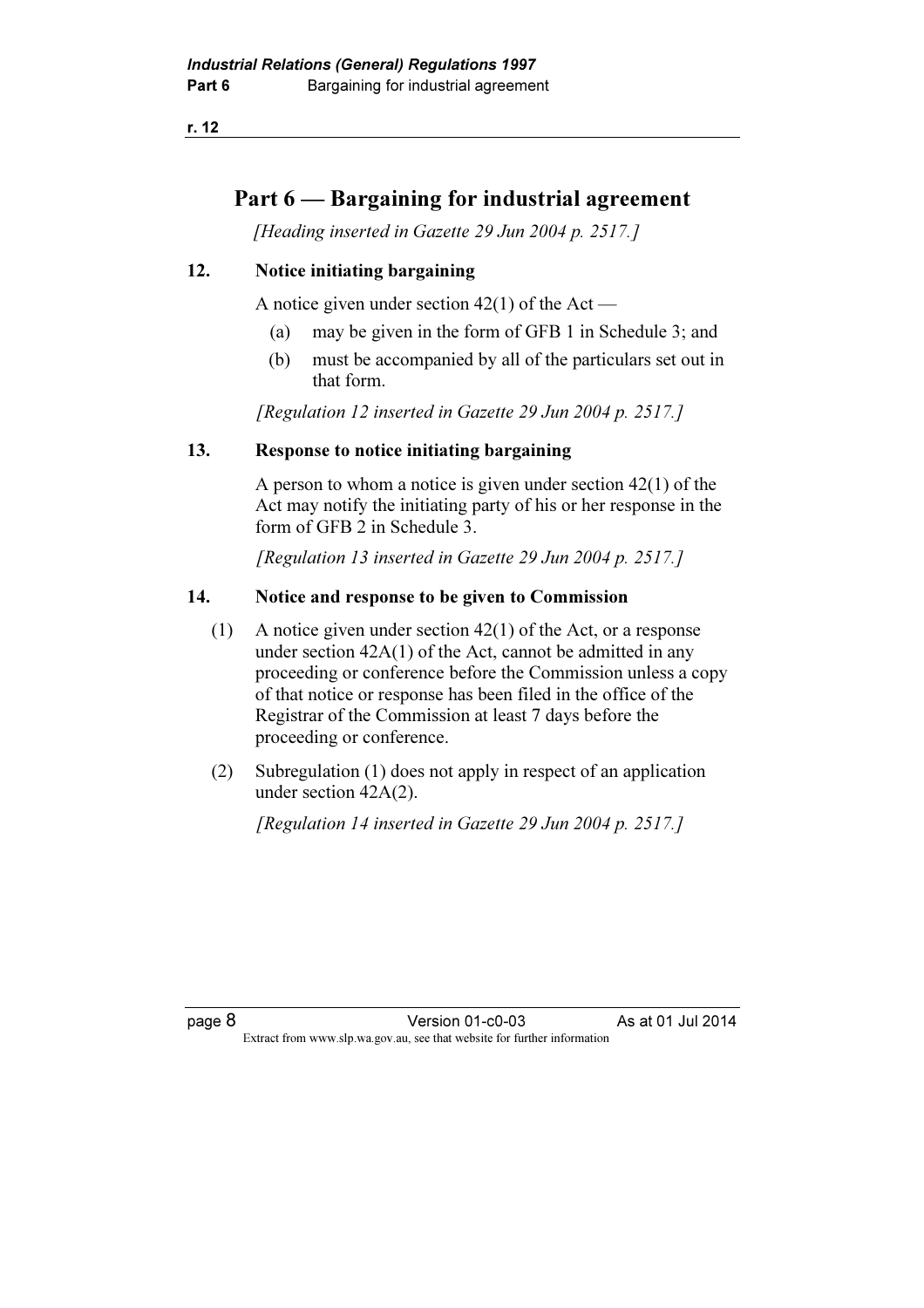### Part 7 — Miscellaneous

[Heading inserted in Gazette 27 Jun 2014 p. 2332.]

#### 15. Police Force prescribed as a public sector entity: section 26

 The Police Force within the meaning of the Police Act 1892 is prescribed for the purposes of the definition of *public sector* entity in section  $26(2B)$  of the Act.

[Regulation 15 inserted in Gazette 27 Jun 2014 p. 2332.]

As at 01 Jul 2014 **Version 01-c0-03 page 9** Extract from www.slp.wa.gov.au, see that website for further information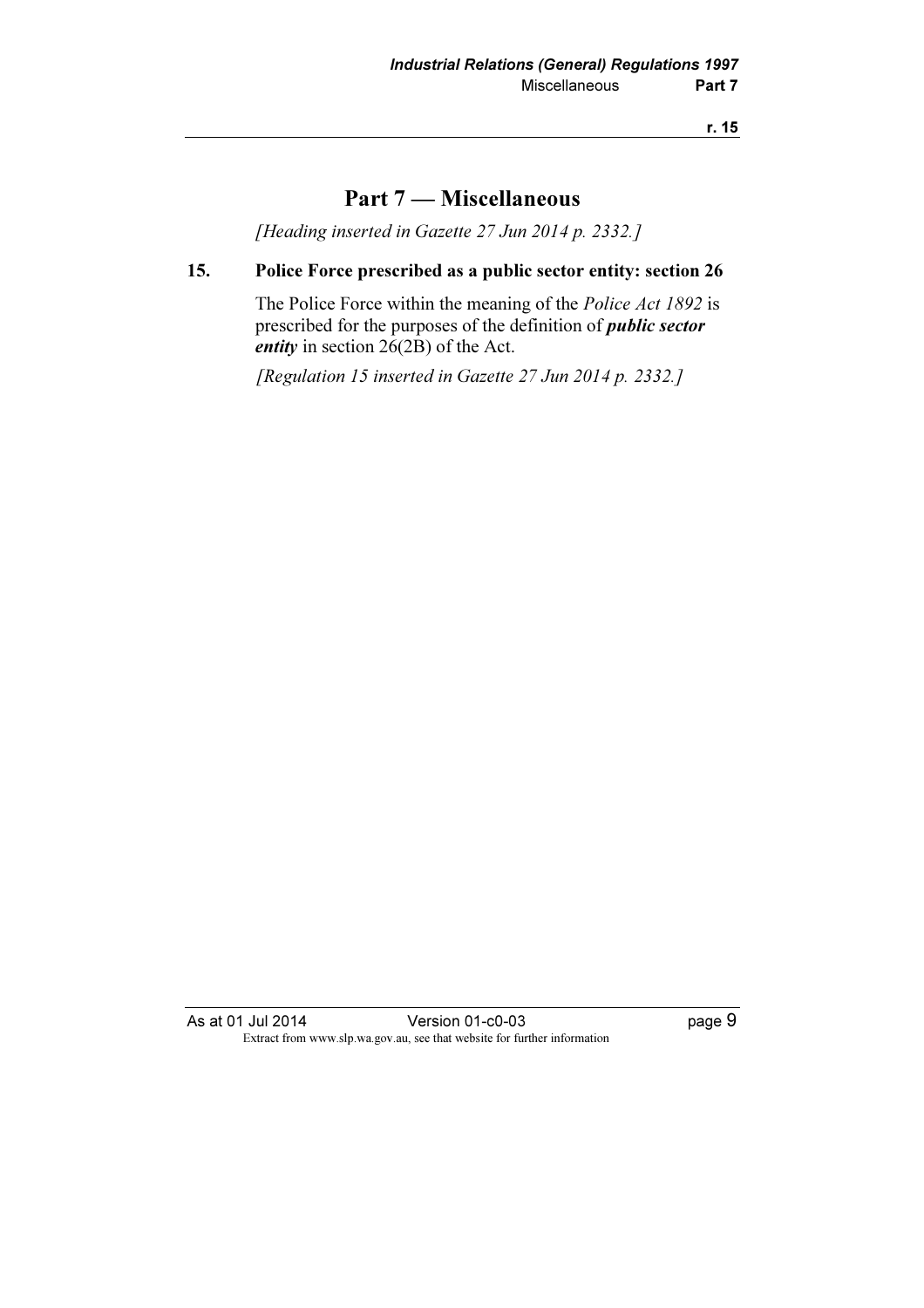# Schedule 1 — Fees to be taken by the Registrar

|             |                                                                                                                                                                                                                      | [r, 9]   |
|-------------|----------------------------------------------------------------------------------------------------------------------------------------------------------------------------------------------------------------------|----------|
| <b>Item</b> | <b>Matter</b>                                                                                                                                                                                                        | Fee<br>S |
|             | For filing a claim under section $29(1)(b)$ of the Act                                                                                                                                                               | 50.00    |
|             | For a photographic copy of a transcript of proceedings —<br>for each page                                                                                                                                            | 3.00     |
|             | For a search of a record or database of the Commission<br>(other than a search of a proceeding made by or on behalf<br>of a party to the proceeding) — for each name or item in<br>respect of which a search is made | 20.00    |
|             | [Schedule 1 inserted in Gazette 26 Jul 2002 p. 3463-4; amended in<br>Gazette 29 Jun 2004 p. 2518.]                                                                                                                   |          |

page 10 **Version 01-c0-03** As at 01 Jul 2014 Extract from www.slp.wa.gov.au, see that website for further information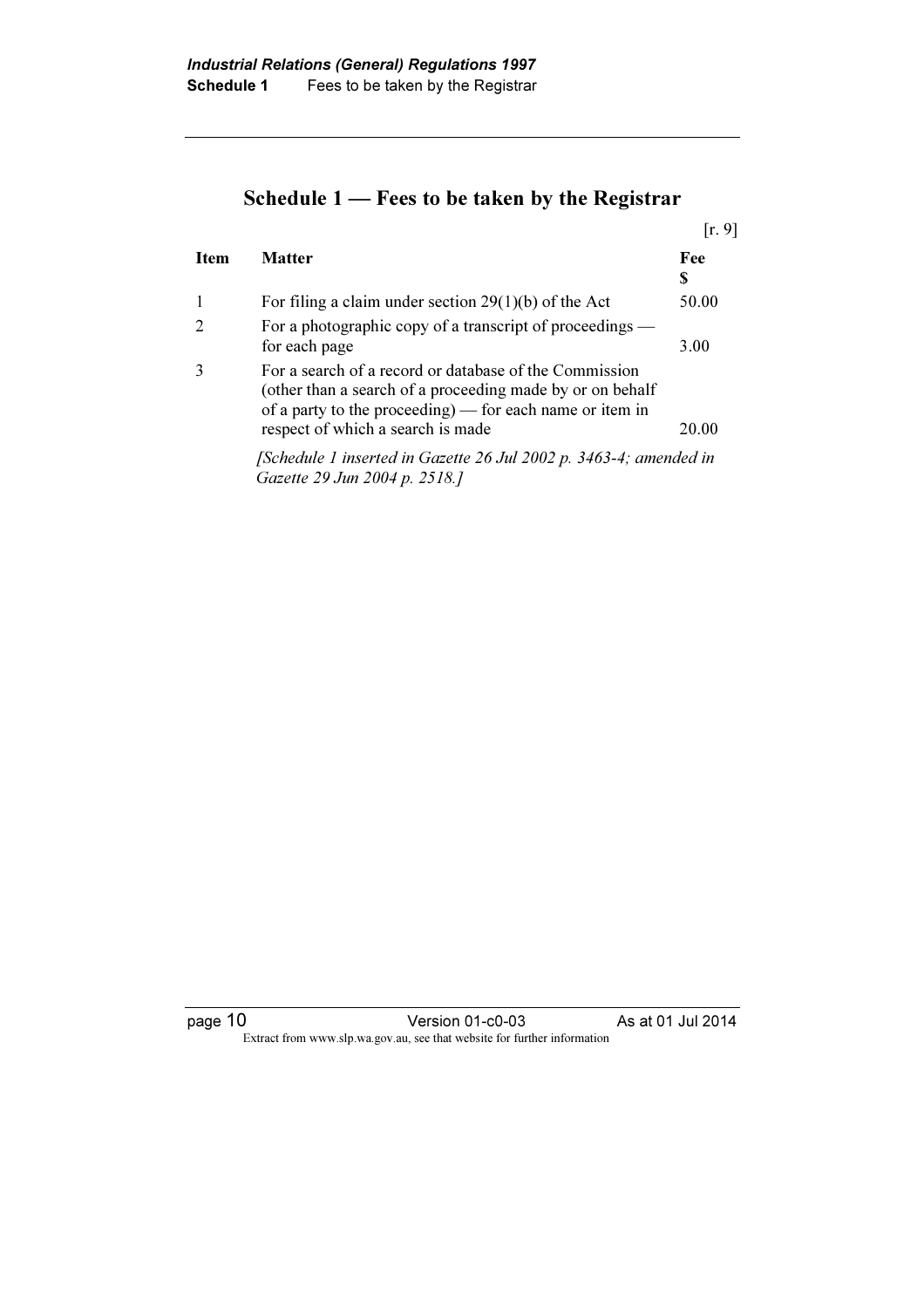|                |                                                                                                                                                                                                                                                                                                                                                    | [r, 9]             |
|----------------|----------------------------------------------------------------------------------------------------------------------------------------------------------------------------------------------------------------------------------------------------------------------------------------------------------------------------------------------------|--------------------|
| <b>Item</b>    | <b>Matter</b>                                                                                                                                                                                                                                                                                                                                      | Fee<br>$\mathbf S$ |
| $\mathbf{1}$   | For filing an affidavit, statutory declaration or any<br>document not otherwise provided for in this Schedule                                                                                                                                                                                                                                      | 1.00               |
| 2              | For filing an application or notice of motion                                                                                                                                                                                                                                                                                                      | 5.00               |
| 3              | For filing a notice of appeal                                                                                                                                                                                                                                                                                                                      | 5.00               |
| $\overline{4}$ | For sealing an order                                                                                                                                                                                                                                                                                                                               | 1.00               |
| 5              | On the issue of a Chamber summons or summons to<br>witness                                                                                                                                                                                                                                                                                         | 1.50               |
| 6              | For the issue of a warrant of any kind                                                                                                                                                                                                                                                                                                             | 2.50               |
| 7              | For the execution of a warrant of any kind                                                                                                                                                                                                                                                                                                         | 8.50               |
| 8              | For every document required to be authenticated by the<br>Clerk or other officer                                                                                                                                                                                                                                                                   | 4.00               |
| 9              | For every inspection on the same day of one or more<br>documents in the custody of the Clerk                                                                                                                                                                                                                                                       | 1.00               |
| 10             | For a photographic copy of the transcript of<br>proceedings — for each page                                                                                                                                                                                                                                                                        | 1.00               |
| 11             | For a photographic copy of reasons for judgment<br>consisting of not more than 10 pages — for each copy<br>issued to a person not a party to the proceedings or a<br>person, who although a party, did not appear or who was<br>not represented at the proceedings and for each copy in<br>excess of one copy issued to a represented party to the |                    |
|                | proceedings                                                                                                                                                                                                                                                                                                                                        | 2.75               |
|                | And for each page in excess of 10                                                                                                                                                                                                                                                                                                                  | 0.20               |
| 12             | For photographic copies of exhibits or other documents —<br>for each page                                                                                                                                                                                                                                                                          | 0.20               |
|                | [Schedule 2 inserted in Gazette 26 Jul 2002 p. 3464; amended in<br>Gazette 29 Jun 2004 p. 2518.]                                                                                                                                                                                                                                                   |                    |

# Schedule 2 — Fees to be taken by the Clerk

As at 01 Jul 2014 Version 01-c0-03 page 11 Extract from www.slp.wa.gov.au, see that website for further information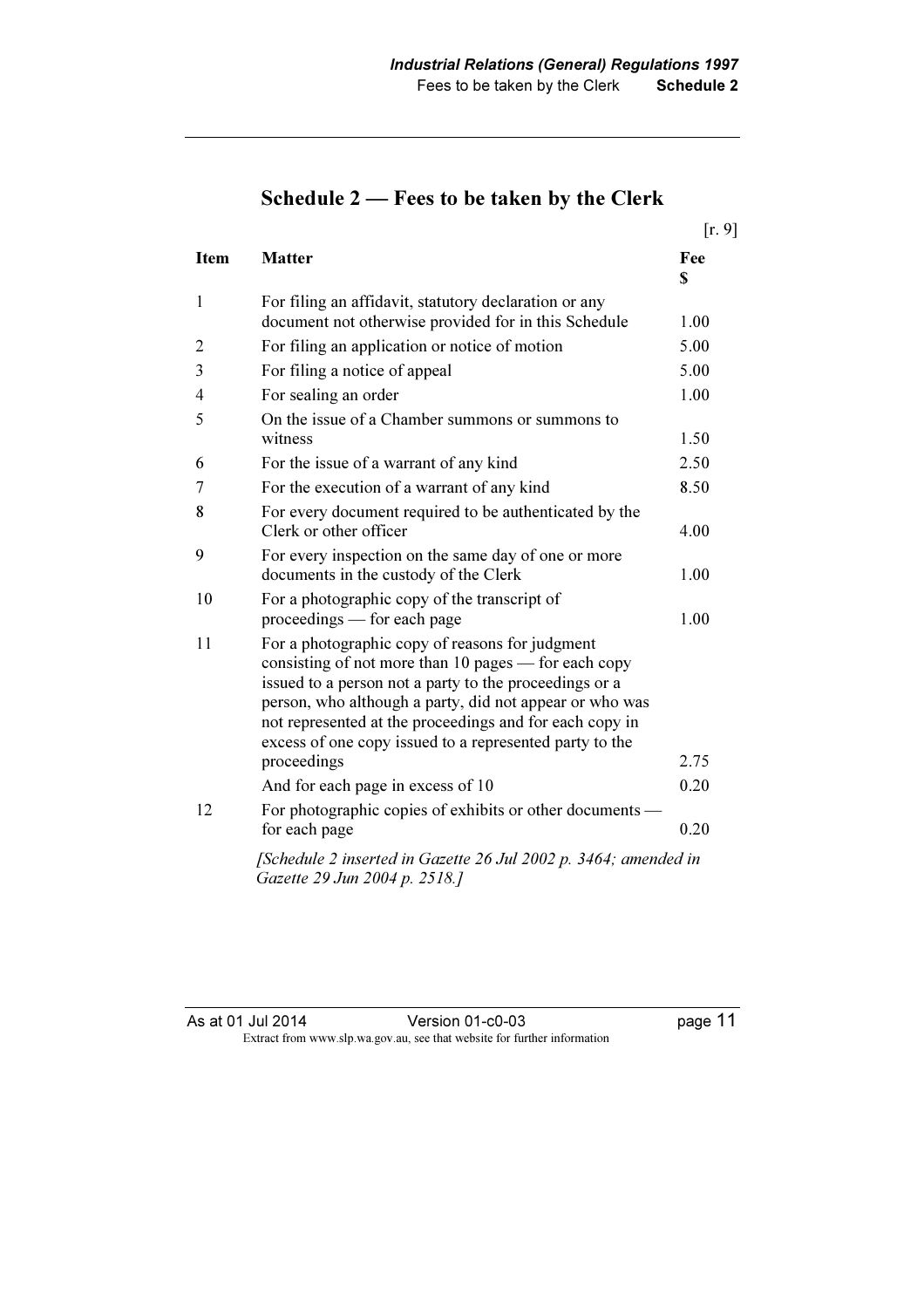### Schedule 3 — Forms

### GFB 1

[r. 12]

#### Industrial Relations Act 1979

#### NOTICE TO INITIATE BARGAINING

| (name of party being given notice) <sup>1</sup>                   |  |  |
|-------------------------------------------------------------------|--|--|
|                                                                   |  |  |
|                                                                   |  |  |
| (name of party giving notice)                                     |  |  |
| industrial agreement.                                             |  |  |
| Types of employment to be covered by agreement <sup>2</sup><br>1. |  |  |
|                                                                   |  |  |
| Area in which agreement is to operate <sup>3</sup><br>2.          |  |  |
|                                                                   |  |  |

3. Intended parties to the agreement<sup>4</sup>

.................................................... Signature of party giving notice

page 12 **Version 01-c0-03** As at 01 Jul 2014 Extract from www.slp.wa.gov.au, see that website for further information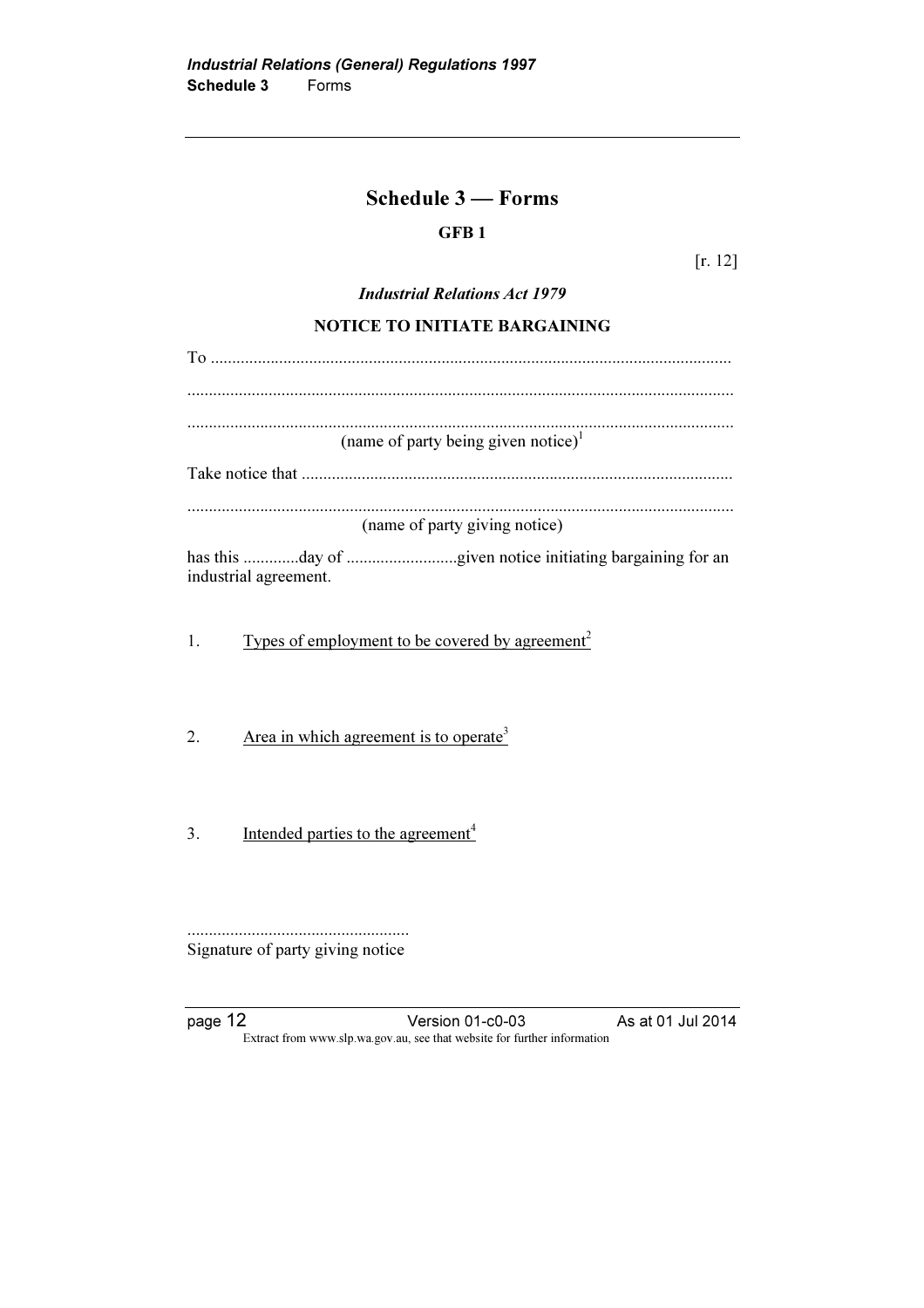$<sup>1</sup>$  This notice is not to be given to an organisation or association of employers unless that</sup> organisation or association has given written consent to being given such notice.

 $^{2}$  If all employment is intended to be covered then state that. If is not intended to cover all the employment, specify by classification or occupation and specify whether full-time, part-time and casual employment is to be covered.

 $^3$  Nominate the area of the State (eg. whole State or metropolitan area or north of the 26<sup>th</sup> parallel) as well as any particulars relating to the employers' premises.

 $<sup>4</sup>$  If the intention is for the initiating party to bargain as a collective group, specify the other</sup> parties who will comprise that group.

#### INFORMATION FOR RECIPIENTS OF NOTICE TO INITIATE BARGAINING

The party who gave you this notice (the "initiating party") is seeking to negotiate an industrial agreement which will bind you in respect of the employees in the employment identified in the particulars of the notice.

The initiating party is also seeking to negotiate the agreement within the requirements of the good faith bargain provisions of the Industrial Relations Act 1979. These provisions place certain procedural requirements on the negotiating parties to assist them to reach agreement. These procedural requirements can be enforced by the Western Australian Industrial Relations Commission.

If you wish to enter into negotiations for an industrial agreement, you should notify the initiating party within 21 days of receiving this notice.

Note: Documents served by post are deemed received 2 working days after they are posted. The response may be in the form of the attached GFB 2.

If there are other parties identified in the notice as intended parties to the agreement and you wish to negotiate separately with the initiating party, you may make an application to the Western Australian Industrial Relations Commission for a direction that you may negotiate separately.

Note: You must still respond to the initiating party within 21 days of receiving the notice if you wish to enter into negotiations for an industrial agreement.

If you do not wish to enter into negotiations for an industrial agreement, you do not need to take any action. Alternatively, you may notify the initiating party that you will not enter into negotiations for an industrial agreement. You may use GFB 2 for the notification.

If you do not enter into negotiations for an industrial agreement, the initiating party may apply to the Western Australian Industrial Relations Commission for an enterprise order which will determine the pay and conditions for employees who were proposed to be covered by the industrial agreement.

As at 01 Jul 2014 Version 01-c0-03 page 13  $\mathbf{F}$  from which we be the website for further information for further information  $\mathbf{F}$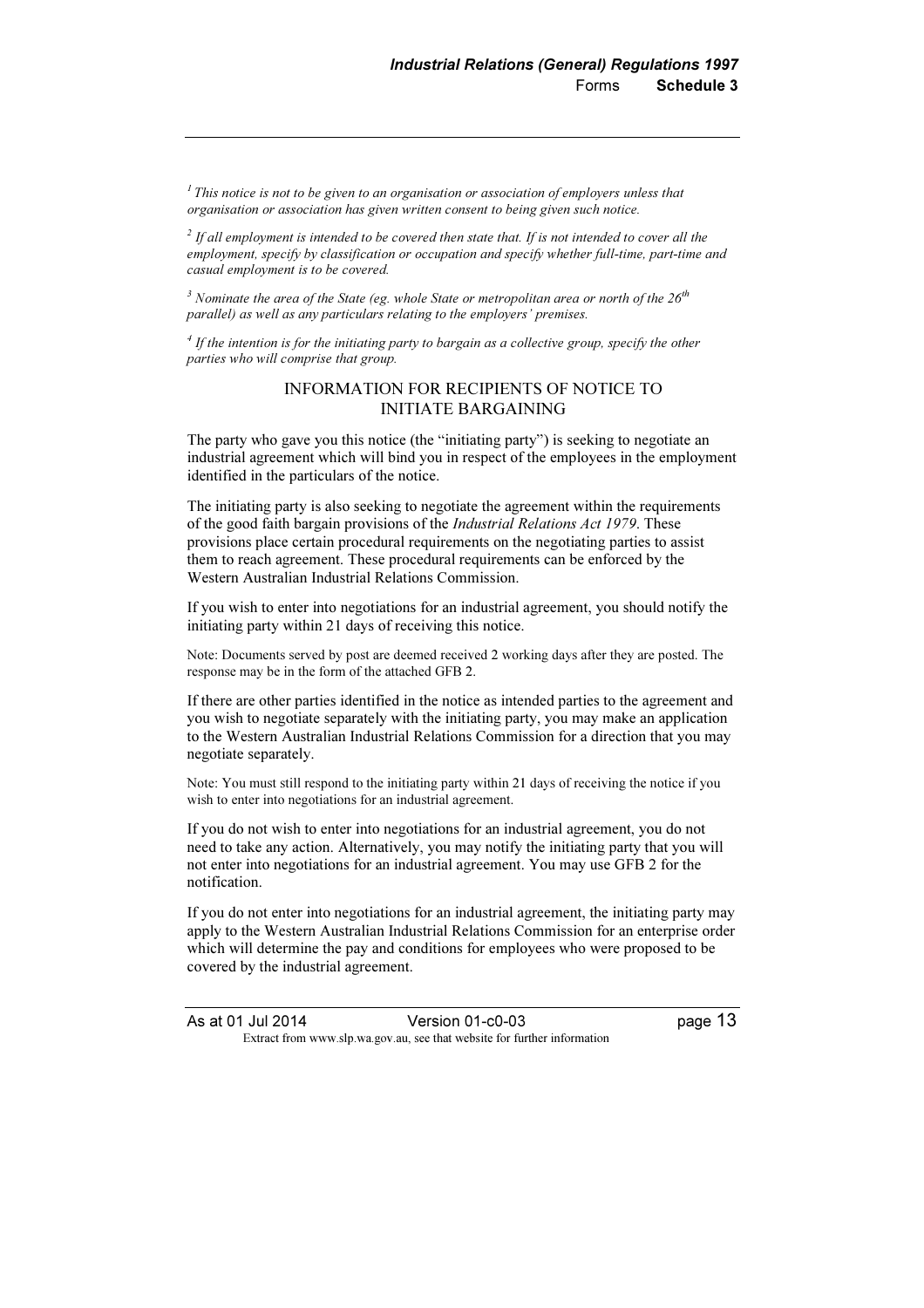#### GFB 2

[r. 13]

# Industrial Relations Act 1979 RESPONSE TO INITIATION OF BARGAINING To .......................................................................................................................... ................................................................................................................................ ................................................................................................................................ (name of party who provided notice initiating bargaining) Take notice that ..................................................................................................... ................................................................................................................................ (name of party responding to notice) has this .........day of..................responded to the notice and:  $\Box$  wishes to enter into negotiations for an industrial agreement.  $\Box$  does not wish to enter into negotiations for an industrial agreement. (tick appropriate box)

....................................................

Signature of party responding to notice

[Schedule 3 inserted in Gazette 29 Jun 2004 p. 2518-20.]

page 14 **Version 01-c0-03** As at 01 Jul 2014 Extract from www.slp.wa.gov.au, see that website for further information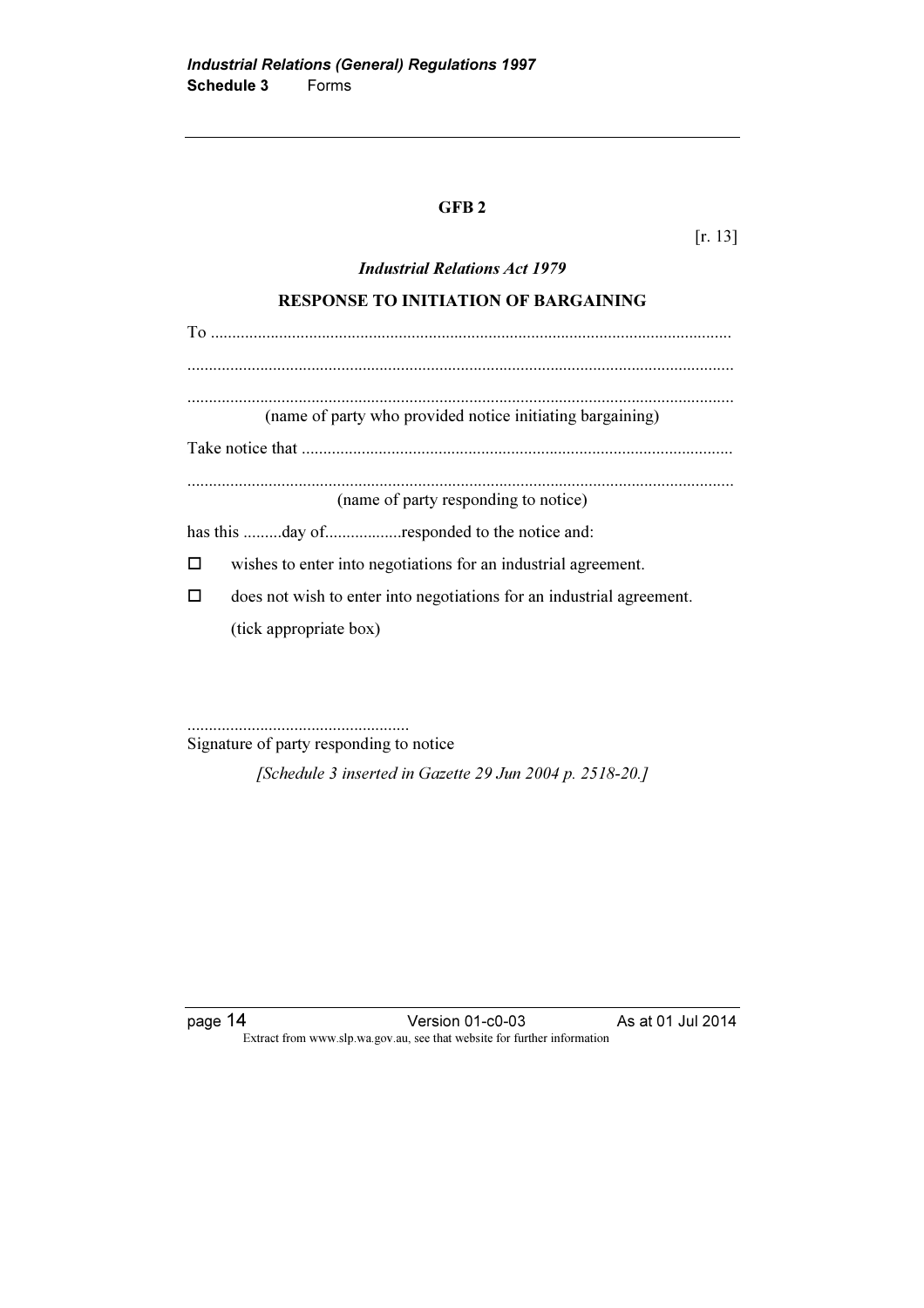#### **Notes**

1 This is a compilation of the Industrial Relations (General) Regulations 1997 and includes the amendments made by the other written laws referred to in the following table. The table also contains information about any reprint.

#### Compilation table

| <b>Citation</b>                                                                                                        | Gazettal                  | Commencement                                                      |  |
|------------------------------------------------------------------------------------------------------------------------|---------------------------|-------------------------------------------------------------------|--|
| Industrial Relations (General)                                                                                         | 30 Sep 1997               | 17 Oct 1997 (see r. 2 and Gazette                                 |  |
| Regulations 1997                                                                                                       | $p. 5440-1$               | 30 Sep 1997 p. 5415)                                              |  |
| Industrial Relations (General)                                                                                         | 26 Jul 2002               | 1 Aug 2002 (see r. 2 and <i>Gazette</i>                           |  |
| <b>Amendment Regulations 2002</b>                                                                                      | p. 3459-64                | 26 Jul 2002 p. 3459)                                              |  |
| Industrial Relations (General)<br><b>Amendment Regulations 2004</b>                                                    | 29 Jun 2004<br>p. 2516-20 | 29 Jun 2004                                                       |  |
| Reprint 1: The Industrial Relations (General) Regulations 1997 as at 10 Sep 2004<br>(includes amendments listed above) |                           |                                                                   |  |
| Industrial Relations (General)                                                                                         | 31 Jul 2009               | r. 1 and 2:31 Jul 2009                                            |  |
| <b>Amendment Regulations 2009</b>                                                                                      | p. 3026                   | (see r. $2(a)$ );                                                 |  |
|                                                                                                                        |                           | Regulations other than r. 1 and 2:<br>1 Aug 2009 (see r. $2(b)$ ) |  |
| Industrial Relations (General)                                                                                         | 27 Jun 2014               | 1 Jul 2014 (see r. 2 and <i>Gazette</i>                           |  |
| <b>Amendment Regulations 2014</b>                                                                                      | p. 2332                   | 27 Jun 2014 p. 2301)                                              |  |

As at 01 Jul 2014 Version 01-c0-03 page 15 Extract from www.slp.wa.gov.au, see that website for further information